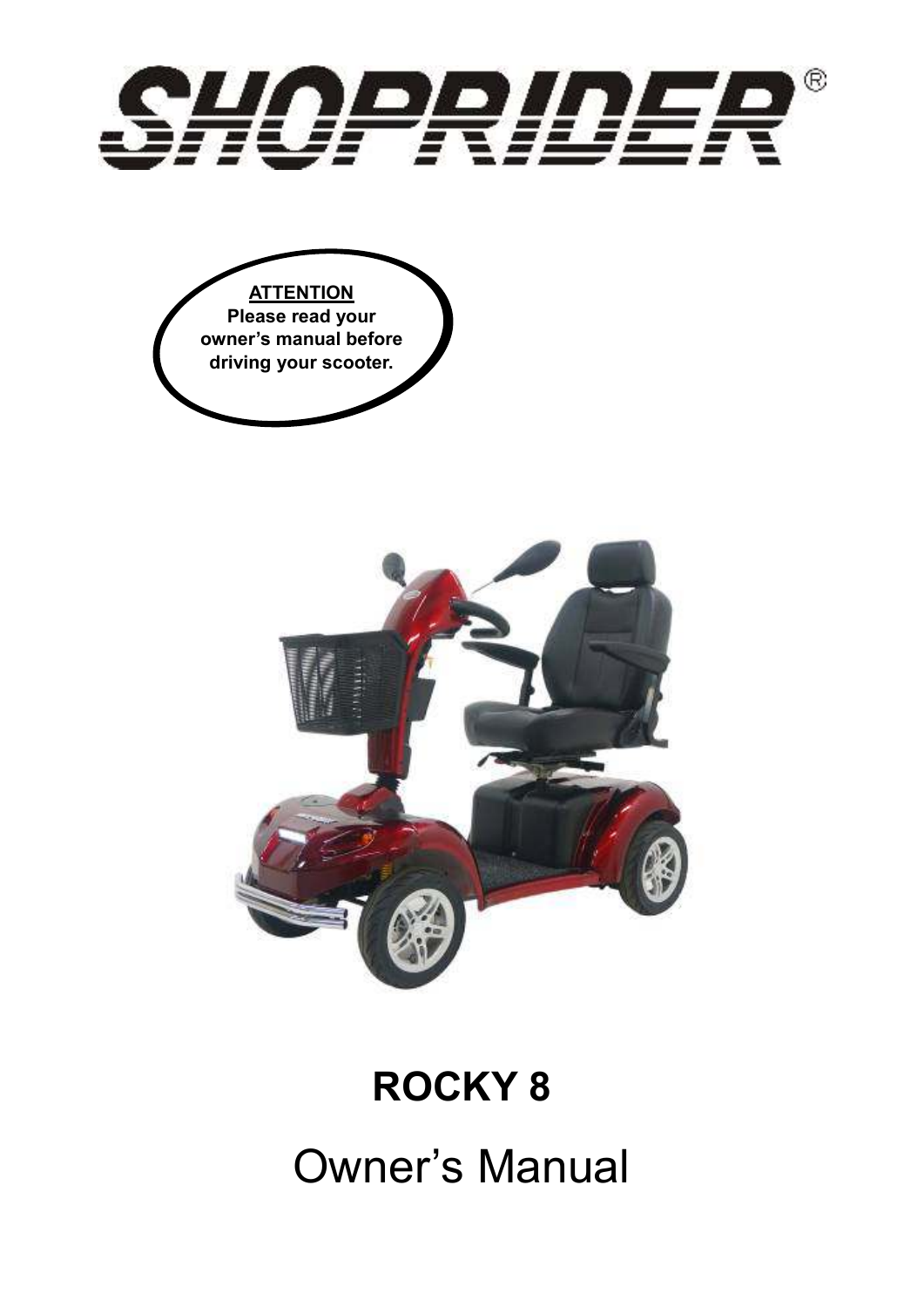

## **CONTENTS**

| SAFETY ADVICE manufactured and the contract of the contract of the contract of the state of the state of the s |  |
|----------------------------------------------------------------------------------------------------------------|--|
|                                                                                                                |  |
|                                                                                                                |  |
|                                                                                                                |  |
|                                                                                                                |  |
|                                                                                                                |  |
| EXTRA GUIDELINES IN THE CONTROL OF YOUR SCOOTER  14                                                            |  |
|                                                                                                                |  |
|                                                                                                                |  |
|                                                                                                                |  |
|                                                                                                                |  |
| THE PROCEDURE ABOUT FRONT BUMPER AND FRONT LIGHT COVER21                                                       |  |
|                                                                                                                |  |
|                                                                                                                |  |
|                                                                                                                |  |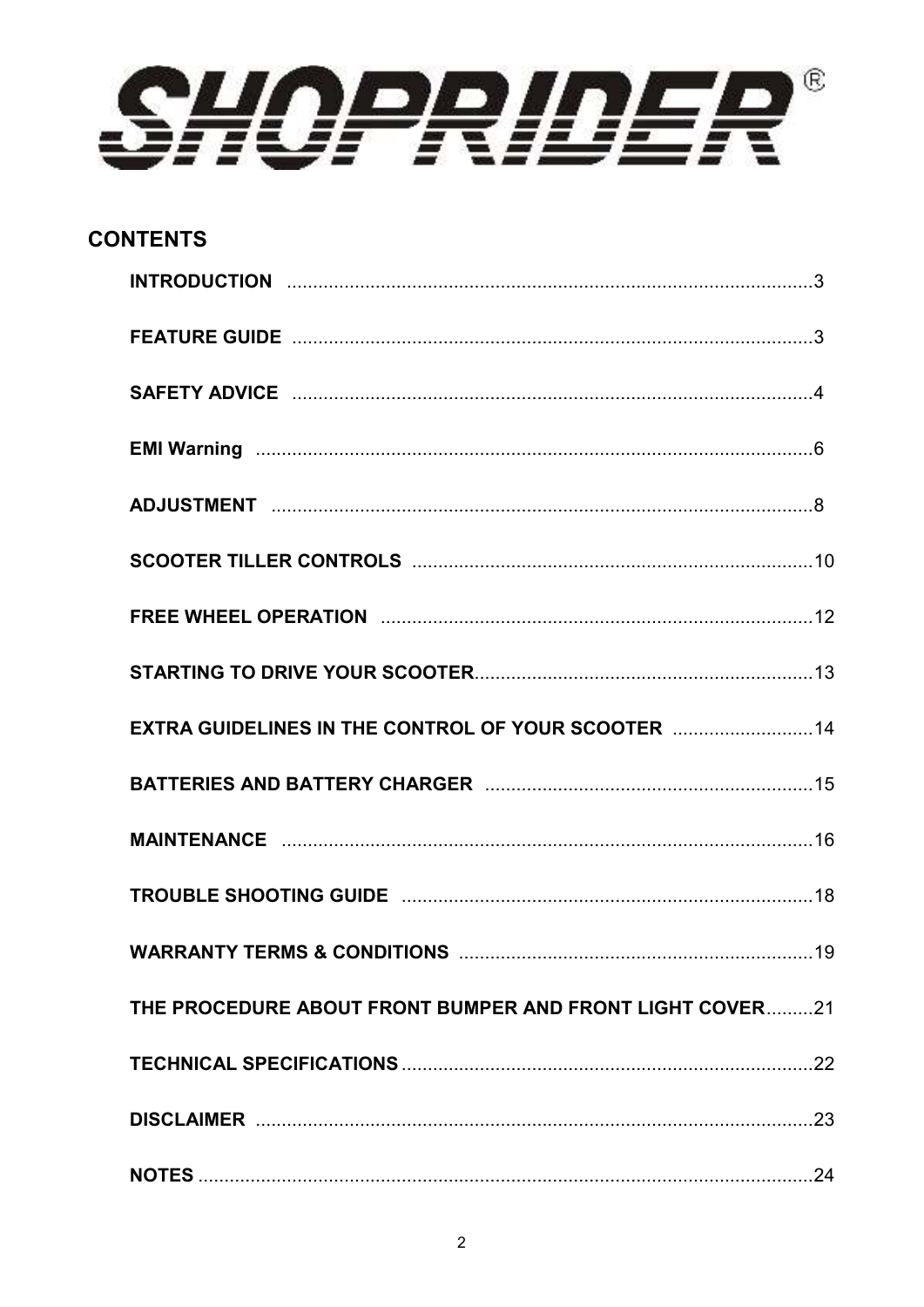

#### **INTRODUCTION**

Congratulations on your purchase of the Shoprider<sup>®</sup> scooter. This scooter incorporates the latest innovative designs patented and only available on a Shoprider<sup>®</sup> scooter. This scooter can be used in confined spaces both indoors and outdoors. Direct drive transaxles and electromagnetic brakes give a safe and efficient ride. This Shoprider® scooter is designed for persons with limited mobility.

*Please read this manual carefully and thoroughly before using your scooter and make sure you understand all the instructions.* 

## **FEATURE GUIDE (**ROCKY 8)

- 1. Tiller Handle Bar
- 2. Black Vinyl Captain Seat
- 3. Armrests
- 4. Seat Reclining
- 5. Black Pneumatic Tire
- 6. Footrest Mat
- 7. Front Bumper (Replaceable
- Independently)
- 8. LED Headlight
- 9. Detachable Basket
- 10. Charging Port
- 11. USB Port
- 12. Tiller Angle Adjustment Lever
- 13. Rear Indicators & Hazard Lights
- 14. Brake & Taillights





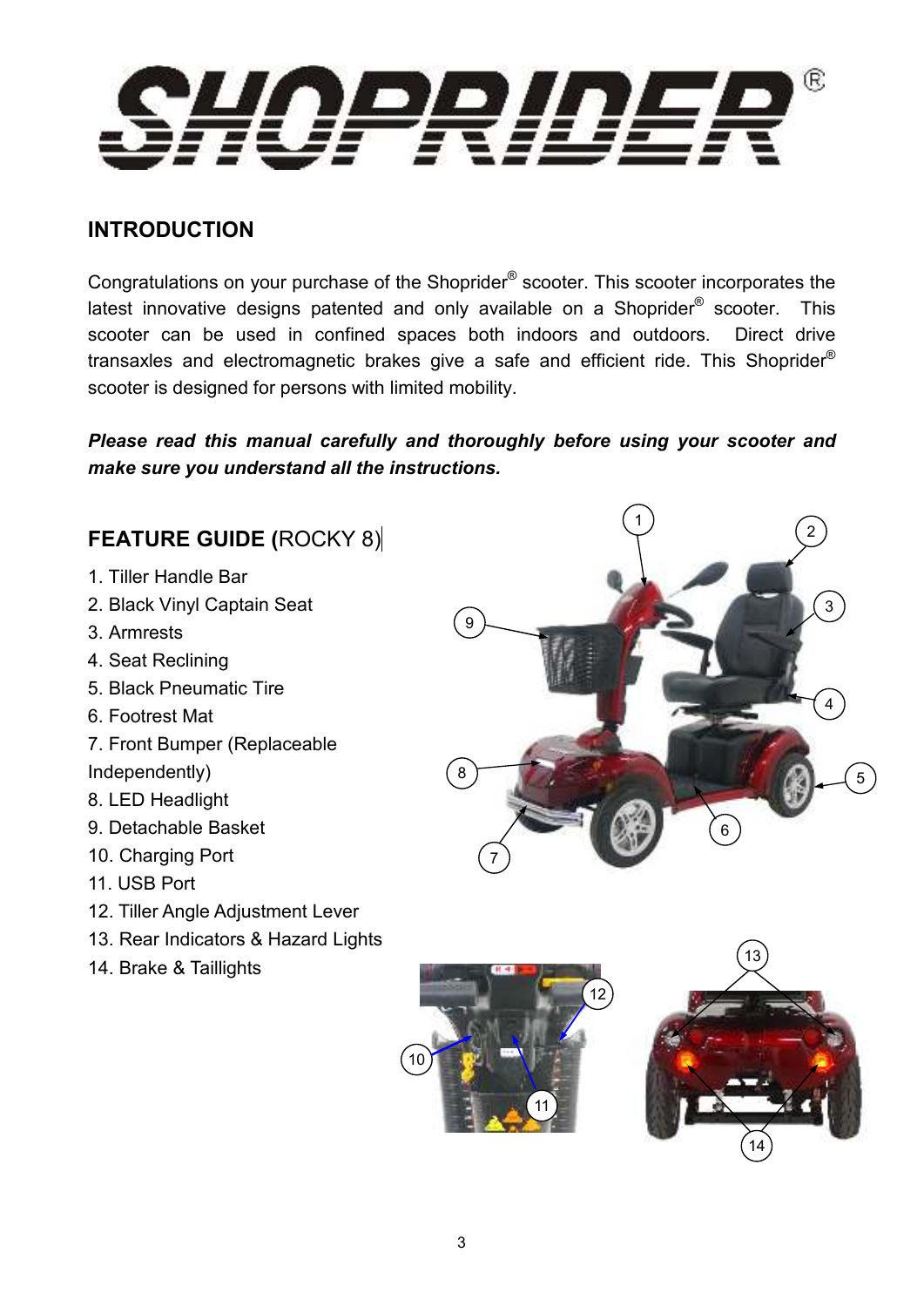

## **SAFETY ADVICE**

- Do not carry passengers.
- This mobility Product is intended to assist you. For your own safety, please read the Owner's Manual before using the Scooter. If in any doubt, contact your supplier directly for advice.
- Do not exceed inclines over 9 degrees (15% grade).
- Driver weight may exceed weight of the unit, speed must be reduced when turning.
- Do not get on or off the scooter unless the brake is on and the scooter is switched off.
- Do not switch off the scooter while the scooter is moving.
- Do not drive the scooter where you can not safely or legally walk.
- Do not attempt to drive over curbs greater than 6.5cm in height. Doing so could cause your scooter to turn over, causing personal injury or damage to the scooter. For curbs less than 6.5cm, always approach them at an angle of 90 degrees and at a low speed.
- Do not drink or use a mobile phone when driving your scooter.
- Do not exceed the suggested user weight limit to use the product. Doing so, could cause personal injury and/or damage to the unit or surrounding property may occur.
- Always keep your feet on the scooter when moving.
- Please make sure that you are physically capable to operate this unit. Consult your dealer/doctor for advice.
- Always slow down and proceed carefully when traveling over rough or uneven ground.
- For individuals with balance problems, practice getting on the scooter with the assistance of a qualified healthcare professional.
- Do not use an escalator to move a scooter between floors or serious injury could occur.
- Do not drive the scooter on an incline that has oil, water or ice film on it.
- Do not try to lift the scooter by its seat, tiller, rear chassis cover, or any removable parts. Any of these could cause injury to the user or damage to the scooter.
- Do not use parts or accessories that are not authorised by the original manufacturer of the scooter.
- Before sitting in or exiting the scooter, REMOVE the key from the ignition. This will insure the POWER is off and the scooter can not move under its own power. As a general precaution, always remove the key from the ignition while the scooter is not in use. This will prevent the use by untrained and unauthorised persons.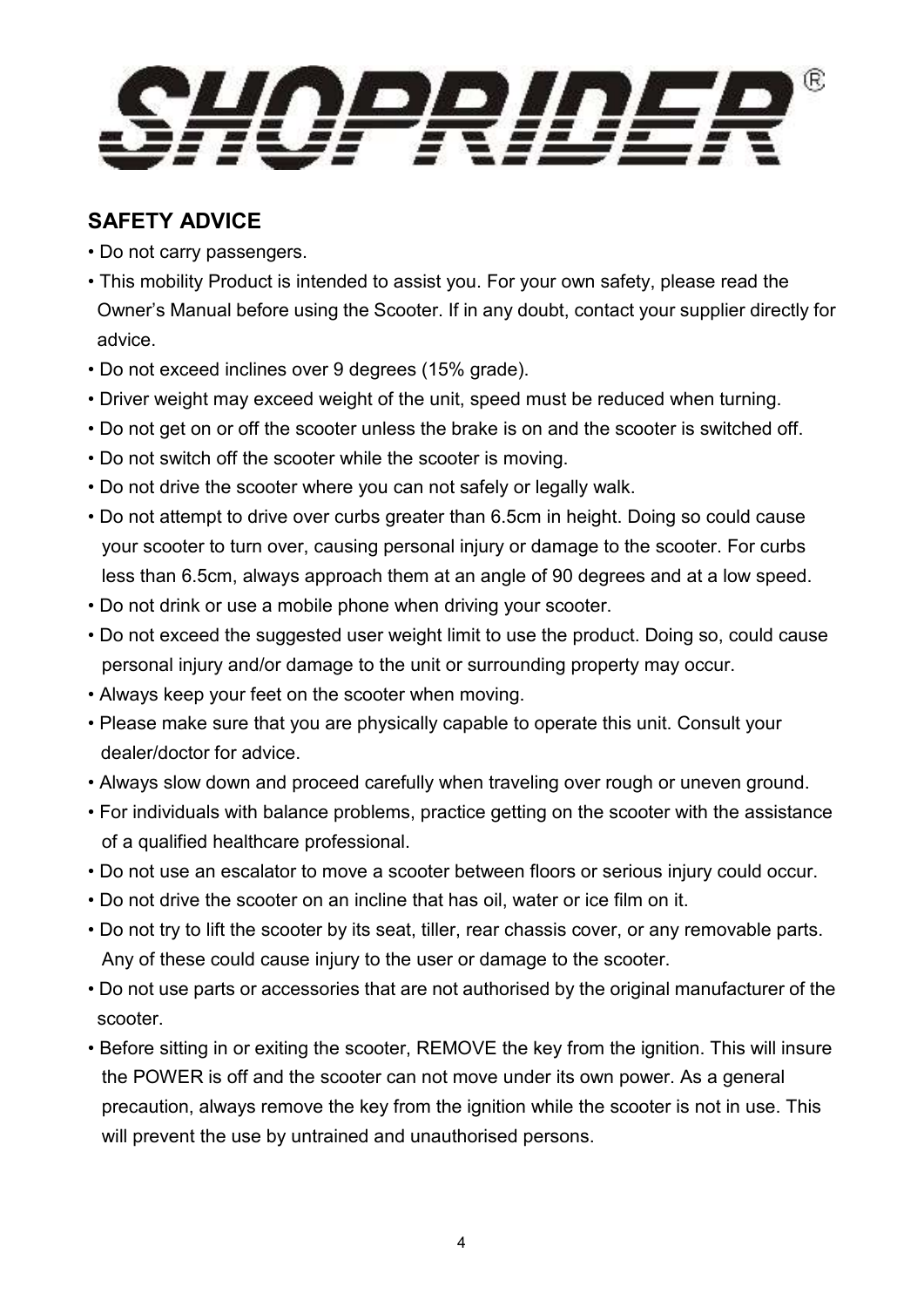

- Do not connect any foreign device to the scooter battery or charging port. This could cause failure of the device, the scooter and personal injury.
- Make sure the tiller is properly adjusted and in the locked position to suit the user to avoid damage and injury
- It is not allowed to have any person sitting in the scooter when transported by a vehicle, otherwise any injury or damage that might result.
- Do not use the scooter in the rain, near a shower or in a damp bathroom. Direct exposure to rain or dampness could cause the scooter to electrically malfunction.
- Do not lean against or pull forward on the tiller while mounting or dismounting the scooter. Otherwise, injury may occur.
- Do not operate the unit or turn the key on while charging.
- Whenever a center bolt of the wheel assembly has been loosened, please replace a specified new bolt from authorized dealers and secure with a torque of 240 ± 5 kg-cm together with Loctite 271 adhesive (or equivalent).
- Charge batteries daily after use.
- Charging plug has to be removed from the scooter after charging.
- Battery cables must be securely fastened onto battery terminals by the authorised dealers before using the unit and secured inside the scooter rear cover.
- Batteries must be tied down correctly and securely with the straps supplied.
- Always check the check the battery charge remaining before operating the unit to ensure you have sufficient for your journey.
- Always charge the batteries of the unit in a well ventilated area.
- If the unit went over or sank into deep water, please switch off power of the unit and consult with your authorised dealer for help right away.
- Always remove the key from the scooter when the unit is not in use or before charging, removing and installing the batteries. Otherwise, injury and/or damage to the unit or surrounding property may occur.
- Do not operate the unit in the way of exceeding to the product's specification listed in this owner's manual. Otherwise, injury and/or damage to the unit or surrounding property may occur. Doing so may also Void your warranty.
- Do not use the thumb/finger lever before the key switch is turned on, or the operation will be prohibited until to turn key switch off and then on.
- Ensure the scooter is serviced every 12 months by an authorised Shoprider service provider to ensure it remains in safe working order. Failure to do so may cause catastrophic failure with possible injury and damage to surrounding property.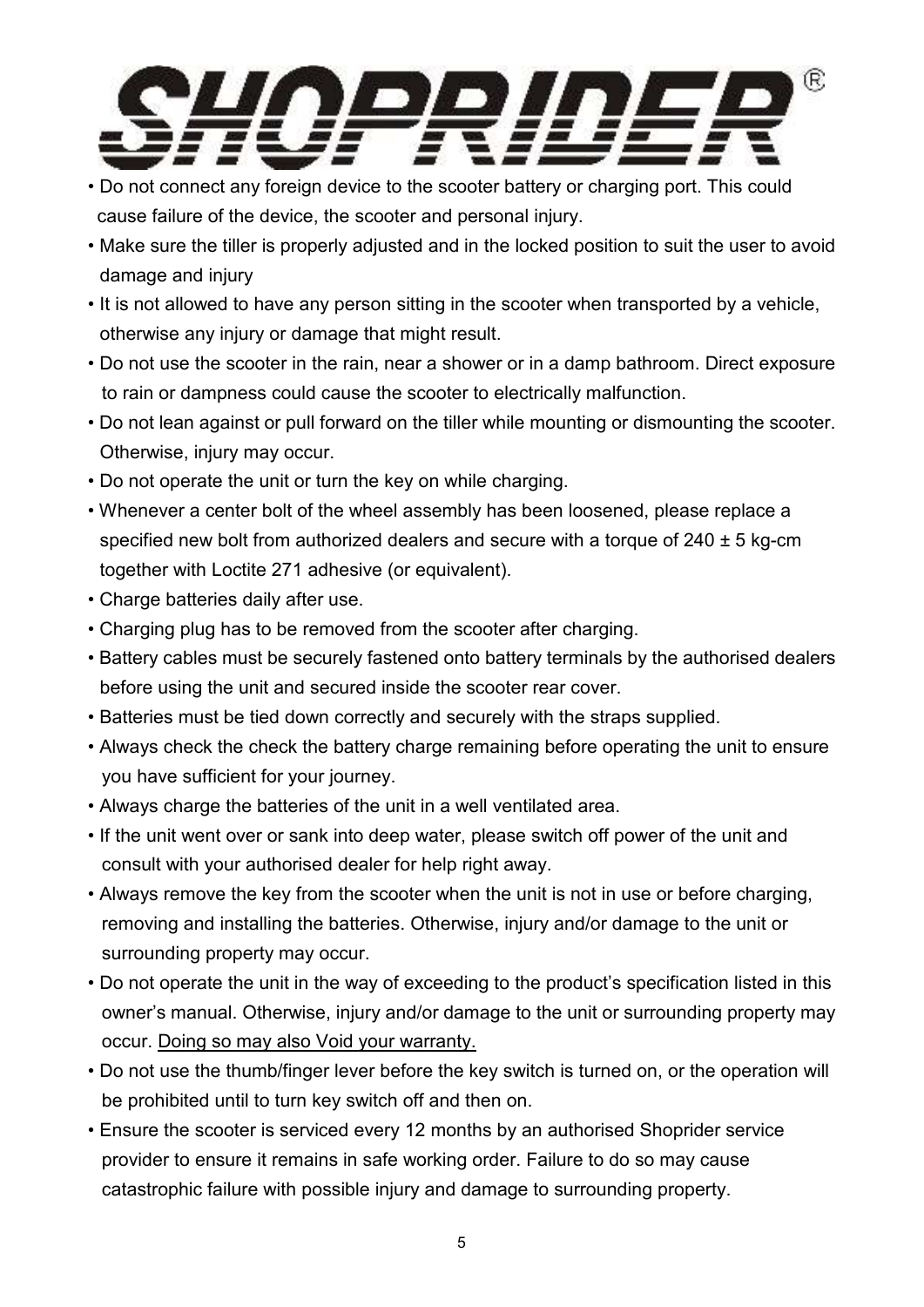

#### **EMI Warning**

Shoprider<sup>®</sup> scooters may be susceptible to electromagnetic interference (EMI), which is a kind of interfering electromagnetic energy (EM) emitted from sources such as radio stations, TV stations, amateur radio (HAM) transmitters, two-way radio, and cellular phones. The interference (from radio wave sources) can cause the scooter to release its brakes, move by itself, or move in unintended directions. It can also permanently damage the scooter's control system. The sources of radiated EMI can be broadly classified into three types:

1. Hand-held portable transceivers (transmitters-receivers) with the antenna mounted directly on the transmitting unit. Examples include: citizens band (CB) radios, "walkie talkie", security, fire and police transceivers, cellular telephones, and other personal communication devices.

#### **NOTE! Some cellular telephones and similar devices transmit signals while they are ON, even when not being used.**

- 2. Medium-range mobile transceivers, such as those used in police cars, fire trucks, ambulances, and taxis. These usually have the antenna mounted on the outside of the vehicle.
- 3. Long-range transmitters and transceivers, such as commercial broadcast transmitters (radio and TV broadcast antenna towers) and amateur (HAM) radios.

**NOTE! Other types of hand-held devices, such as cordless phones, laptop computers, AM/FM radios, TV sets, CD players, and cassette players, and small appliances, such as electric shavers and hair dryers, so far as we know, are not likely to cause problems to the scooter.**

#### **Scooter Electromagnetic Interference (EMI)**

Because EM energy rapidly becomes more intense as one moves closer to the transmitting antenna (source), the EM fields from hand-held radio sources (transceivers) are of special concern. It is possible to unintentionally bring high levels of EM energy very close to the scooter's control system while using these devices. This can affect scooter movement and braking. Therefore, the warnings listed below are recommended to prevent possible interference with the control system of the scooter.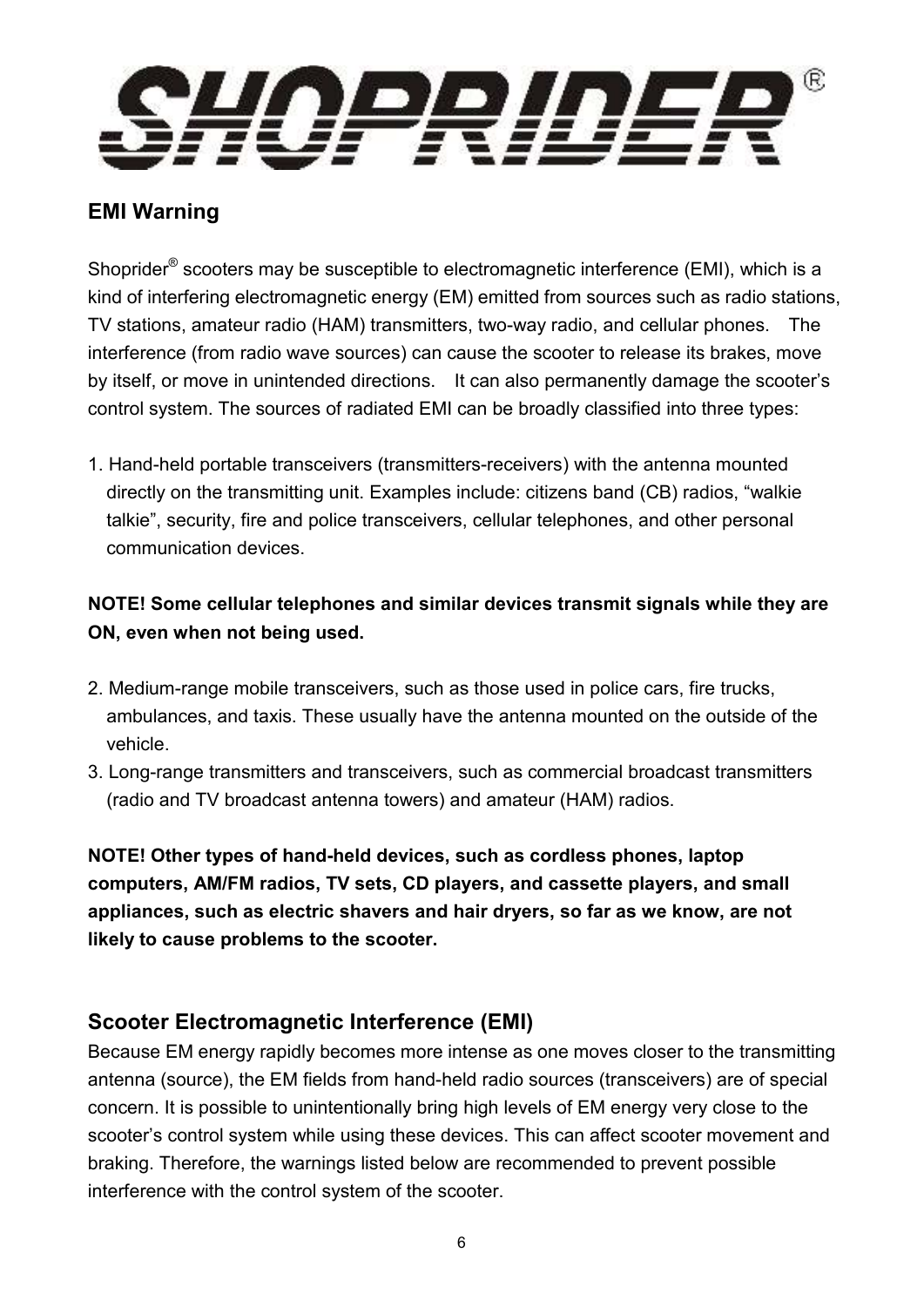

#### **WARNINGS**

- 1. Do not operate hand-held transceivers (transmitters-receivers), such as citizens band (CB) radios, or turn ON personal communication devices, such as cellular phones, while the scooter is turned ON.
- 2. Be aware of nearby transmitters, such as radio or TV stations, and try to avoid coming close to them.
- 3. If unintended movement or brake release occurs, turn the scooter OFF as soon as it is safe.
- 4. Be aware that adding accessories or components, or modifying the scooter may make it more susceptible to EMI.

#### **NOTE! There is no easy way to evaluate the overall immunity of the scooter.**

5. Report all incidents of unintended movement or braking to your Shoprider® dealer, and note whether there are sources of EMI nearby.

#### *WARNING: The original manufacturer and the importer of the scooter is not responsible for damage or injury incurred due to improper and unsafe use of our scooter.*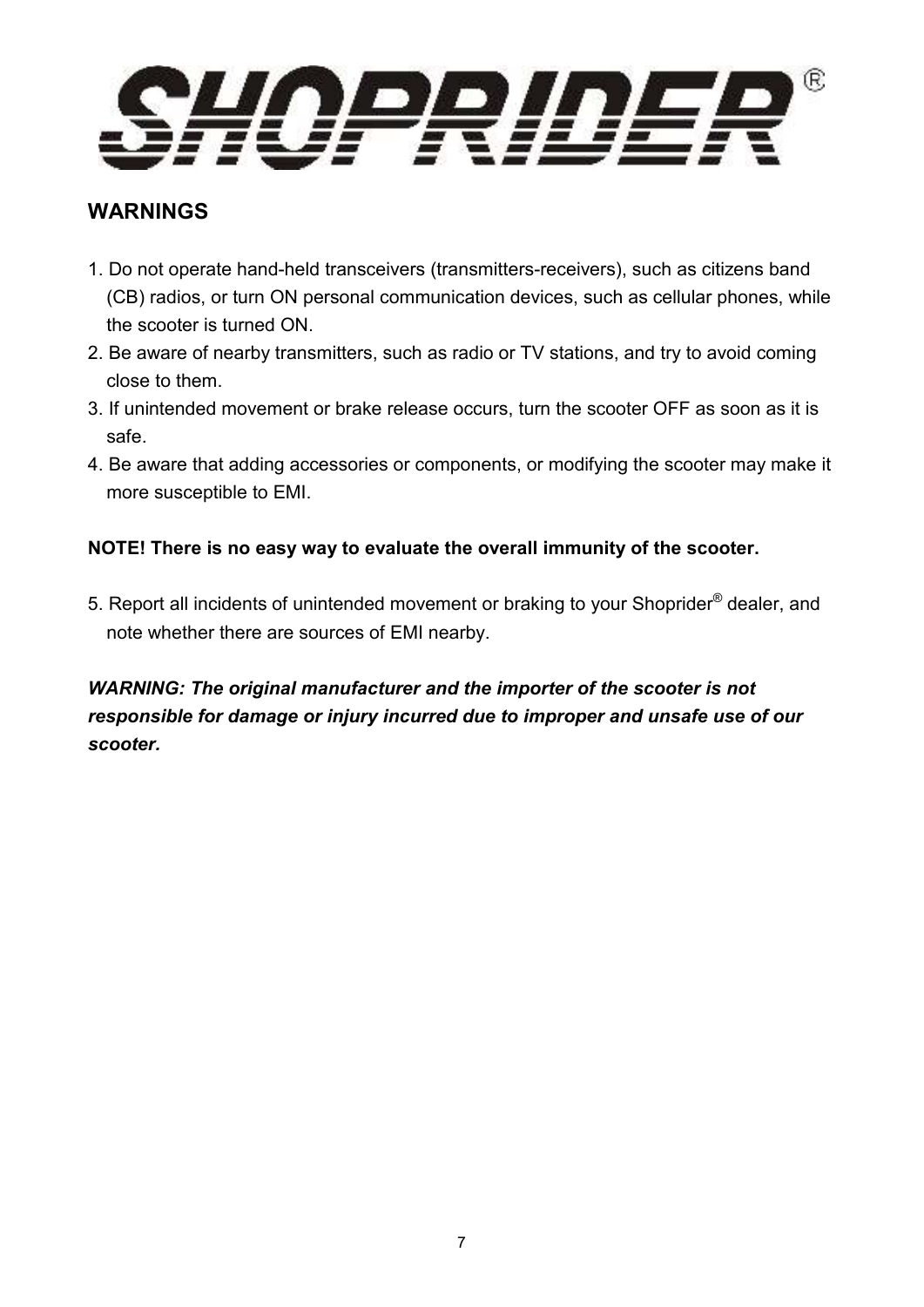

#### **ADJUSTMENTS**

#### **Tiller Angle Adjustment (Fig. 1)**

The tiller of your scooter is uniquely designed to allow you to position it to a comfortable driving position. Your scooter's tiller is very versatile, and can be adjusted to different positions. To decide which position best fits your needs, carefully push the black lever that is located on the right side of tiller, and gently lower or raise the tiller. Once you are satisfied with the position of the tiller, simply release the black lever and the tiller will automatically lock for your safety.





#### **USB Port (Fig. 1)**

The USB Port (Output DC 5V, 2.1A Max.) is embedded onto the tiller cover for the convenience of charging 1 set of your USB device, such as mobile phone. Warning: For your own safety, please be careful if the USB port is used for charging your device while in driving. Do not use your mobile phone whist driving

#### **Armrest Angle Adjustment (Fig. 2)**

Flip up the armrests to allow access to the adjustable bolt and lock nut, unscrew the lock-nut and screw the bolt in or out to increase or decrease the angle. Re-tighten the lock-nut. Your scooter is dispatched from the factory with the armrests set parallel to the floor.

# Lock-Nut **Adjustable** Bolt



#### **Armrest Height Adjustment (Fig. 3)**

The vertical square tube connected with the armrest can be reset to the desired position by re-tightening the hand knob for armrest height adjustment.



Fig. 3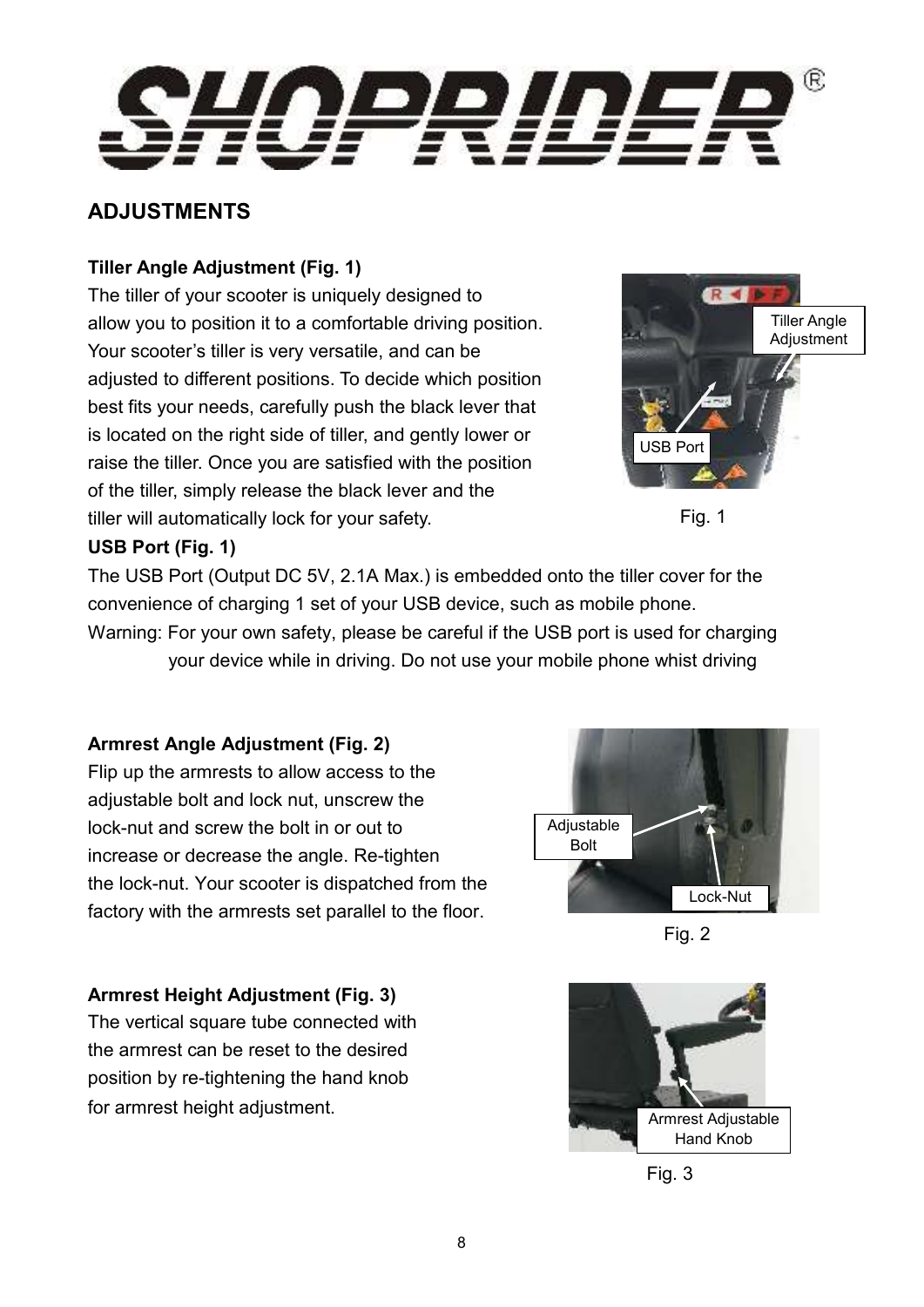

#### **Seat Slide & Swivel Adjustment (Fig. 4)**

Pulling up on the seat slide lever allows the seat position to be adjusted forward or backward. Release the lever and the seat will lock in that position. Under the right side of the seat there is a spring loaded red lever. Pulling up on the lever allows the seat to swivel, when released the seat will lock into one of 3 positions.



#### **Seat Removal (Fig. 5**)

Fold down the back of the seat. Pull up the swivel seat adjustable lever (fig. 4) and lift seat off.

#### **Seat Height Adjustment (Fig. 5)**

Remove seat as described above. Loosen seat tightening bolt by hex key wrench. Remove the locking pin that secures the seat adaptor. Lift the seat adaptor out of the seat post. The seat height can be adjusted to 3 different settings by inserting the steel locking pin in the required hole. Retighten the bolt and replace the seat.

#### **Armrest Width Adjustment (Fig. 6)**

On the underside of the seat there are two hand knobs, one either side. Loosening the hand knob allows the armrest to be adjusted to the required width, or removed for transportation.

#### *Do not use the scooter without the arms being fitted.*



Fig. 5



Fig. 6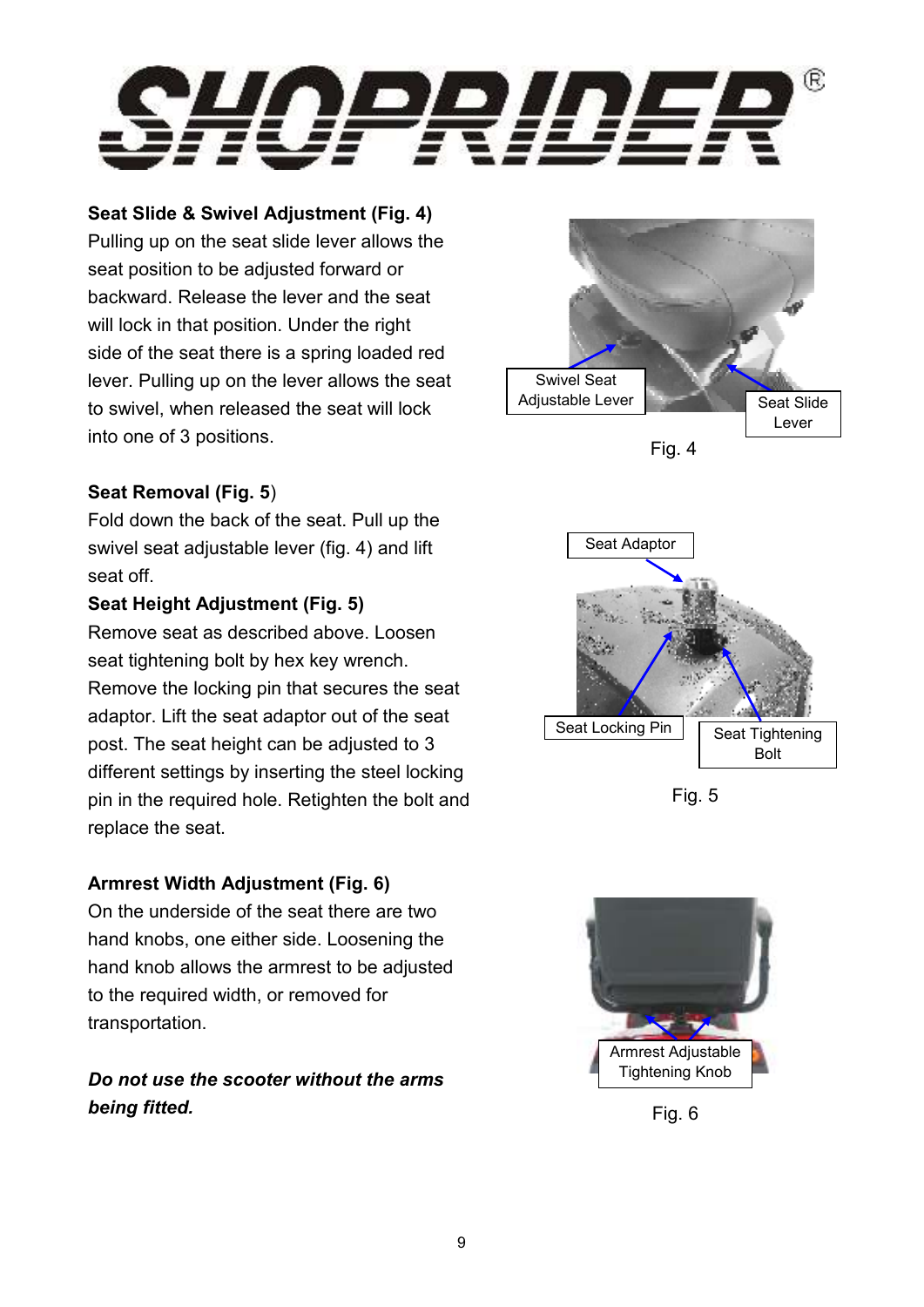

## **SCOOTER TILLER CONTROLS (Fig. 7)**



#### **(1) LCD Display**

| Item | Description                                           | <b>Item</b> | <b>Description</b>                   |
|------|-------------------------------------------------------|-------------|--------------------------------------|
| Α    | <b>Temperature Display</b>                            |             | Single Odometer Display              |
| B    | Speedometer Display                                   | G           | <b>Headlight / Taillight Display</b> |
| C    | <b>Battery Gauge Display</b><br>"E": Empty; "F": Full | Н           | <b>Right Turn Signal Display</b>     |
| D    | <b>High/Low Speed Mode Display</b>                    | E+H         | <b>Hazard Warning Light Display</b>  |
| Е    | Left Turn Signal Display                              |             |                                      |

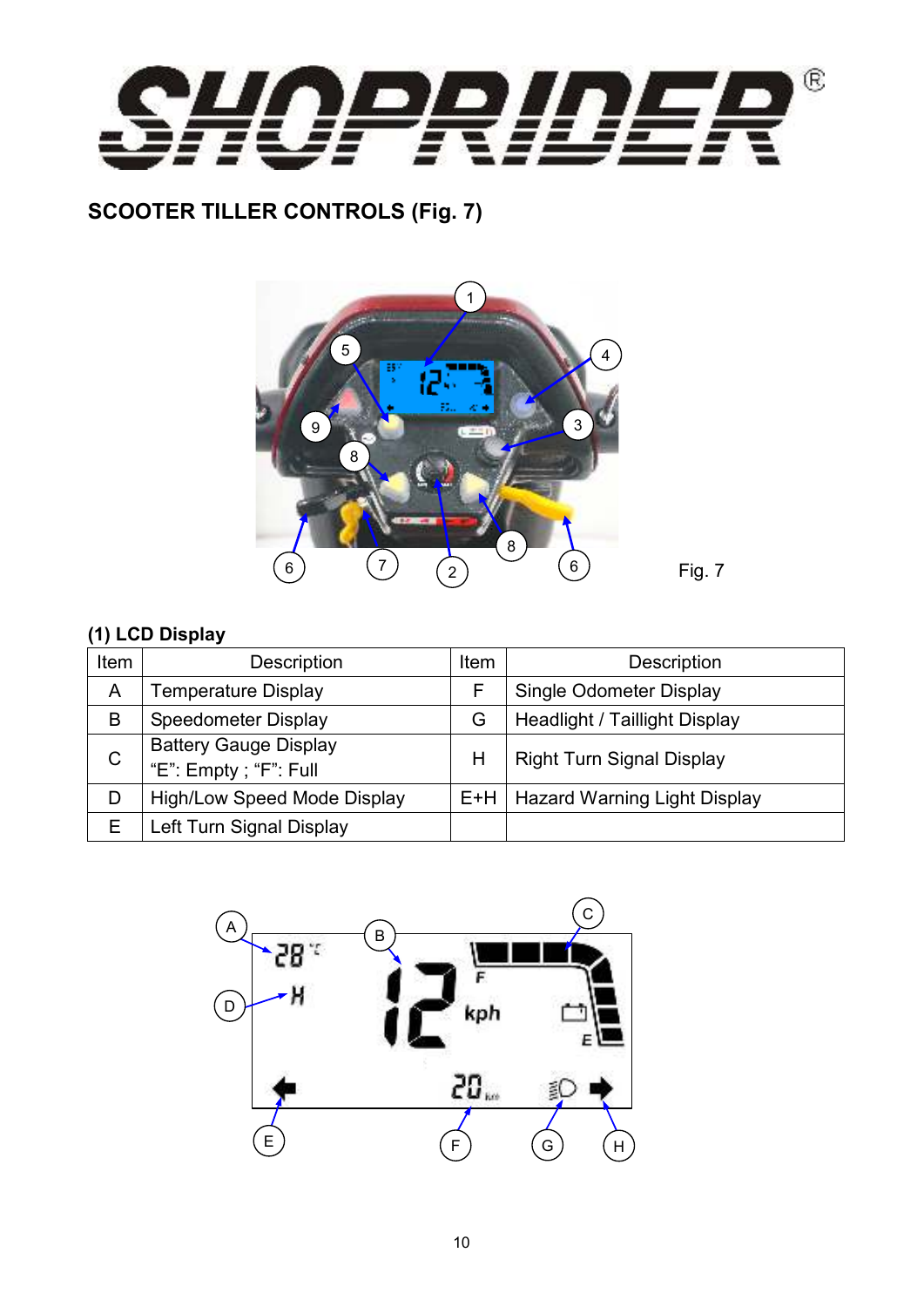

#### **(2 & 3) Speed Controls**

The speed control allows you to set a speed between 1 (minimum) and 10 (maximum). Turn the dial knob counter-clockwise to "minimum" to decrease speed, and clockwise towards "maximum" to increase your speed. The "High / Low" switch for extra speed. Please use extra caution when using the scooter in "High" mode.

**NOTE:** When attempting to climb slopes, you will need to set the dial to "high" setting. Remember the higher the number you set your speed dial to, the faster your scooter will travel.

#### **(4) Lights**

A blue colored button operates the LED headlights.

#### **(5) Horn**

A yellow button operates the horn.

#### **(6) Thumb/Finger Lever Controls**

The left thumb/finger lever controls the reverse and the right thumb/finger lever controls the forward motion. The amount of pressure applied to each lever will determine the speed the scooter travels at. Release the lever and the scooter will slowly come to a stop and the electromagnetic brake will be applied.

#### **Electromagnetic Brake**

The brake is automatically operated when the control levers are released. There is a slight delay when the scooter decelerates; this allows the scooter to come to a smooth stop.

#### **(7) On/Off Key Switch**

Insert the key in the right side of the tiller. Turn the key on and the needle arm indicator will indicate the battery charge. There is a delay before the thumb/finger lever control can be operated, while the controller is checking the circuits.

#### **(8) Indicator Switch**

Two yellow triangle buttons operate the Right or Left indicator respectively. To depress the button again will turn off the indicator.

#### **(9) Hazard Warning Switch**

A red button operates all indicators flashing.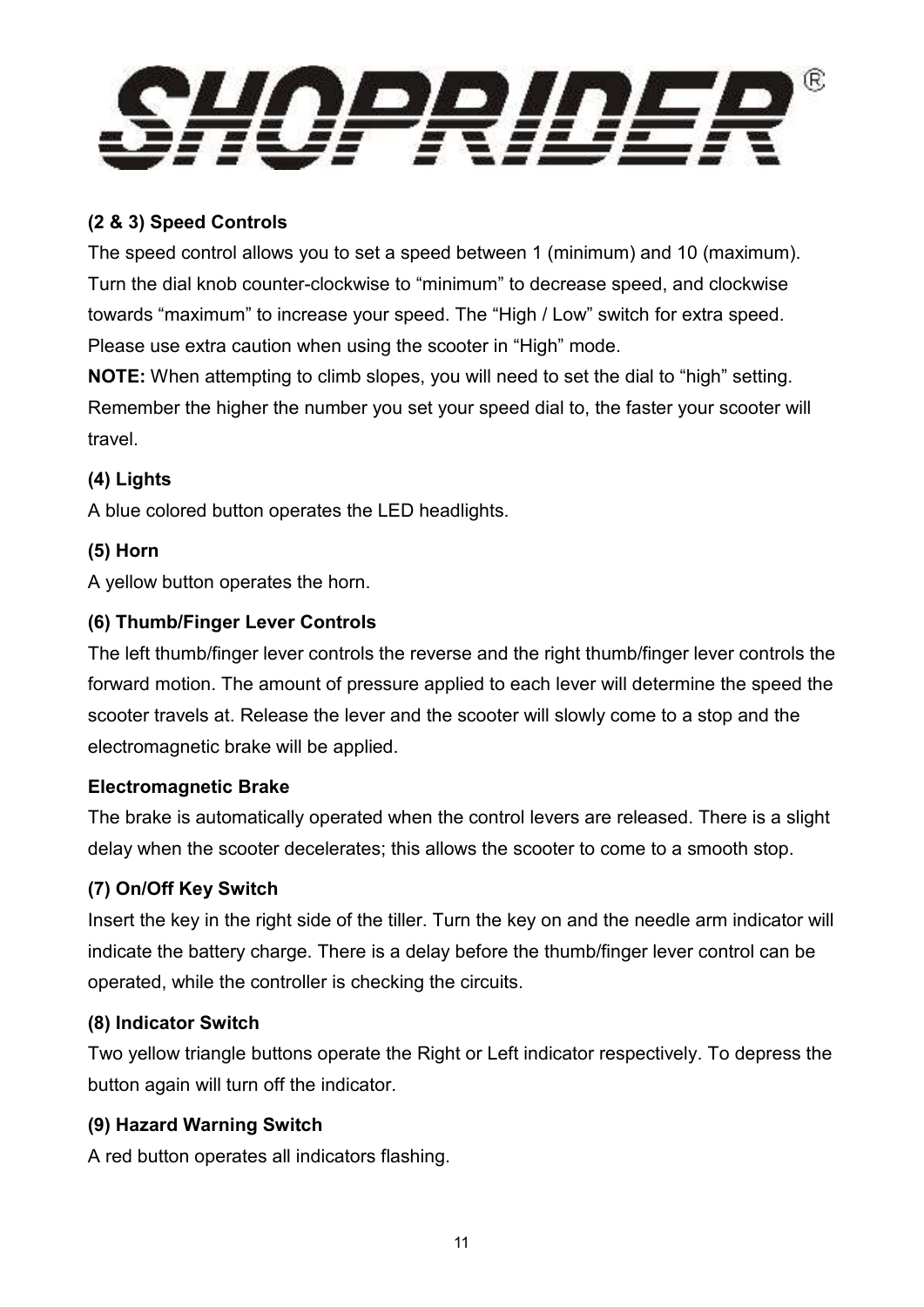

## **FREE WHEEL OPERATION (Fig. 8)**

The free wheel release lever (red handle) is located inside the right rear wheel. To disengage the motor, lift up the lever (the scooter can now be pushed). To re-engage the motor push down on the lever.

#### *WARNING! Always re-engage the free wheeling device after use. Failure to do so may result in injury.*

#### **Anti-tip wheels**

Anti-tip wheels are not fitted to this scooter and are not required.

#### *The original manufacturer and the importer of the scooter is not responsible for damage or injury incurred due to improper or misuse of the scooter.*



Fig. 8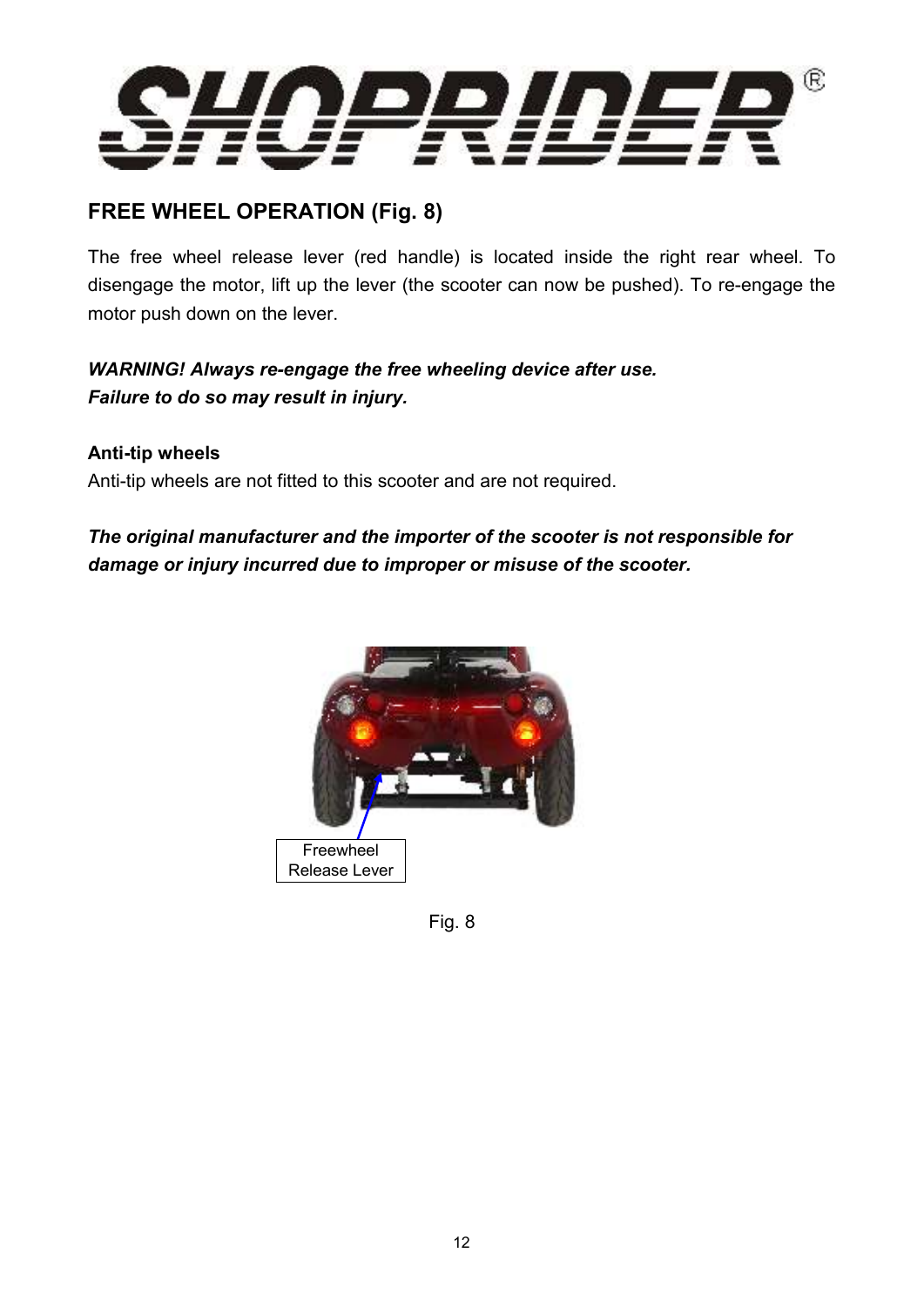

## **STARTING TO DRIVE YOUR SCOOTER**

#### **Getting Started**

- Select a level area with plenty of space.
- Mount the scooter, either by lifting the arm and sliding on to the seat or rotate the seat outwards and then rotate the seat back to face the tiller.
- Adjust the tiller and seat as described previously.

#### **Starting Scooter Movement**

- Ensure that you are seated in a comfortable position.
- Turn the key to the ON position.
- Your speed setting should be on 1 or 2.
- Pull your right hand finger lever, the scooter will move forward slowly. The harder you pull the faster the scooter goes but will only reach the speed level that has been selected.
- Release the lever and the scooter will slowly come to a stop and the magnetic brake will be applied.

#### **Steering**

Steering the scooter is light and easy. Ensure when starting off you give a wide clearance when turning so that the rear wheels clear any obstacle that you are passing. When steering through limited spaces such as a doorway or when turning around, turn the tiller handles where you want to go and apply power gently. The scooter will turn very tightly, but will still move with complete stability as long as the speed is not too high.

#### **Reversing**

Before reversing ensure that the area behind is free from any hazards or obstructions. Adjust your speed setting to a low setting before you reverse. Pull/press the left thumb/finger lever, and steer wide of all corners and obstacles.

#### **Dismounting**

Before dismounting ensure that the key is turned to the off position. Remove the key

#### *CAUTION: Please ensure that care is exercised when entering or leaving the scooter and that the tiller and foot rest is not used for support.*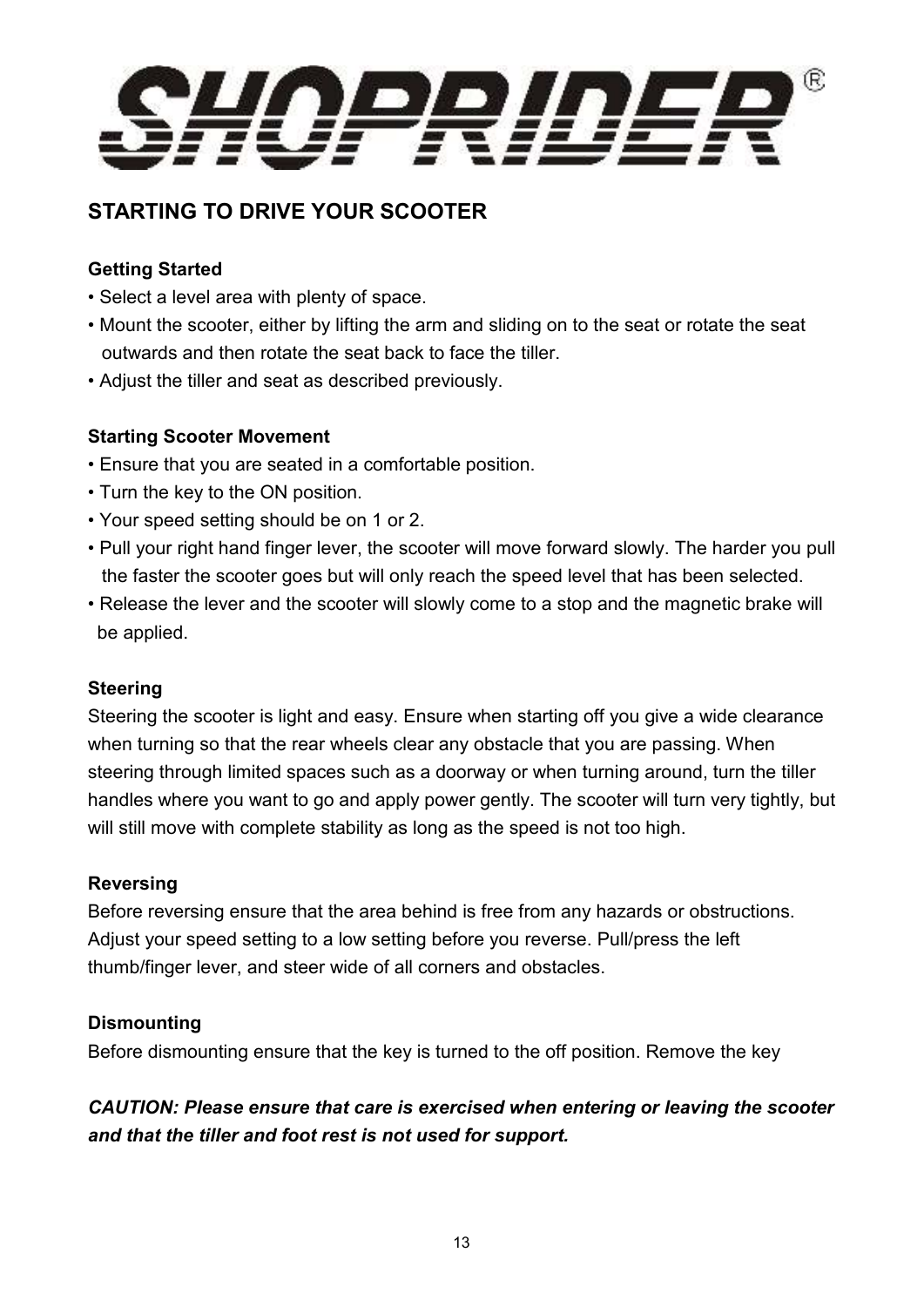

## **EXTRA GUIDELINES IN THE CONTROL OF YOUR SCOOTER**

#### **Ramps**

The stability of your scooter is governed by several factors such as the seating position, the angle of the slope and your height and weight. When approaching an incline, do so directly and not at an angle and whenever possible avoid making turns. When going down a ramp or slope keep the speed settings to slow. This will ensure there is a safe controlled descent. When the finger levers are released the scooter will slowly stop.

#### **Safe Climbing Angle**

Always follow the guidelines of the safe climbing angle shown as shown in figure 9.

#### *Caution - Do not turn off the key while the unit is in motion*

#### **Grass and Gravel**

Please follow the guidelines given previously and your scooter will perform admirably over many surfaces. Avoid long grass, loose gravel and sand.

#### *NOTE: You should not operate your scooter in wet weather or on wet surfaces. This may cause the scooter to malfunction with possible risk of injury and damage to the scooters electrical components.*





Angles and weights shown here for this scooter indicate the safe working angles for the user and equipment. Any scooter used outside these parameters may be unsafe and or cause future problems with the electrical systems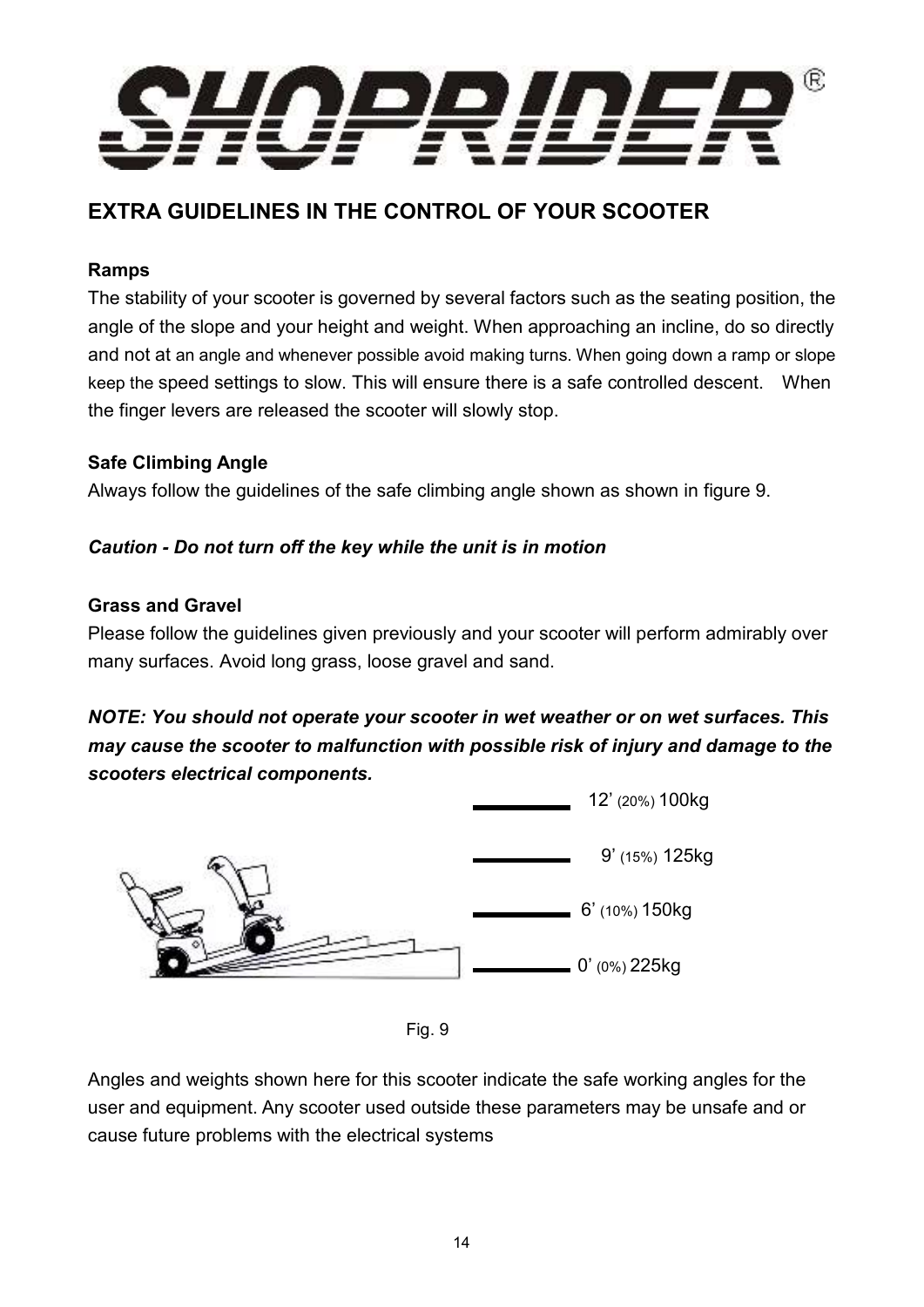

## **BATTERIES AND BATTERY CHARGER**

The Shoprider<sup>®</sup> scooter is supplied with maintenance free, sealed lead acid batteries. Battery performance can be affected by temperature, terrain, condition of battery, type of battery charger, the weight of the user, wind speed, etc. The battery level indicator is only a guide and is most effective when the scooter is moving, only then is the true discharge level displayed.

- When the scooter stops the battery level indicator may indicate full.
- An active user can use up to 30% of battery capacity or more per day.
- Inactive users may only use 50% of battery capacity in a week.
- In both these instances the battery should be put on charge over night.

#### **Battery Charger**

The battery charger supplied is special to your scooter, and may not be suitable for any other power mobility product. Use only the charger supplied with your scooter; other makes of chargers may permanently damage your scooter batteries, and would void the warranty. All the information of battery charger and its operation instruction shall be referred to the user manual attached with the charger in its packaging paper box.

#### **First Time Use**

Prior to using your Portable scooter for the first time, you must charge the batteries fully (refer to Battery Charging Procedures). Charging may take up to 14 hours. Charging the batteries completely prior to first time use will benefit battery efficiency. Failure to do so may cause damage.

#### **Charging**

To charge the batteries connect the 3-pin male plug lead into the 3-pin female battery-charging socket located on the tiller. Plug the A/C cord plug into the wall socket and the other end into the charger (2-pin). Please refer to the LED indicator description based on charging status of the charger's manual. Once the batteries are completely charged, unplug the A/C cord from the wall then unplug the 3-pin lead from the tiller.



*WARNING: Only use the original Shoprider® approved charger! This charger is for indoor use only. DO NOT expose it to rain or water spray. Do not leave the charger plugged into the charger port if the charger is not charging.*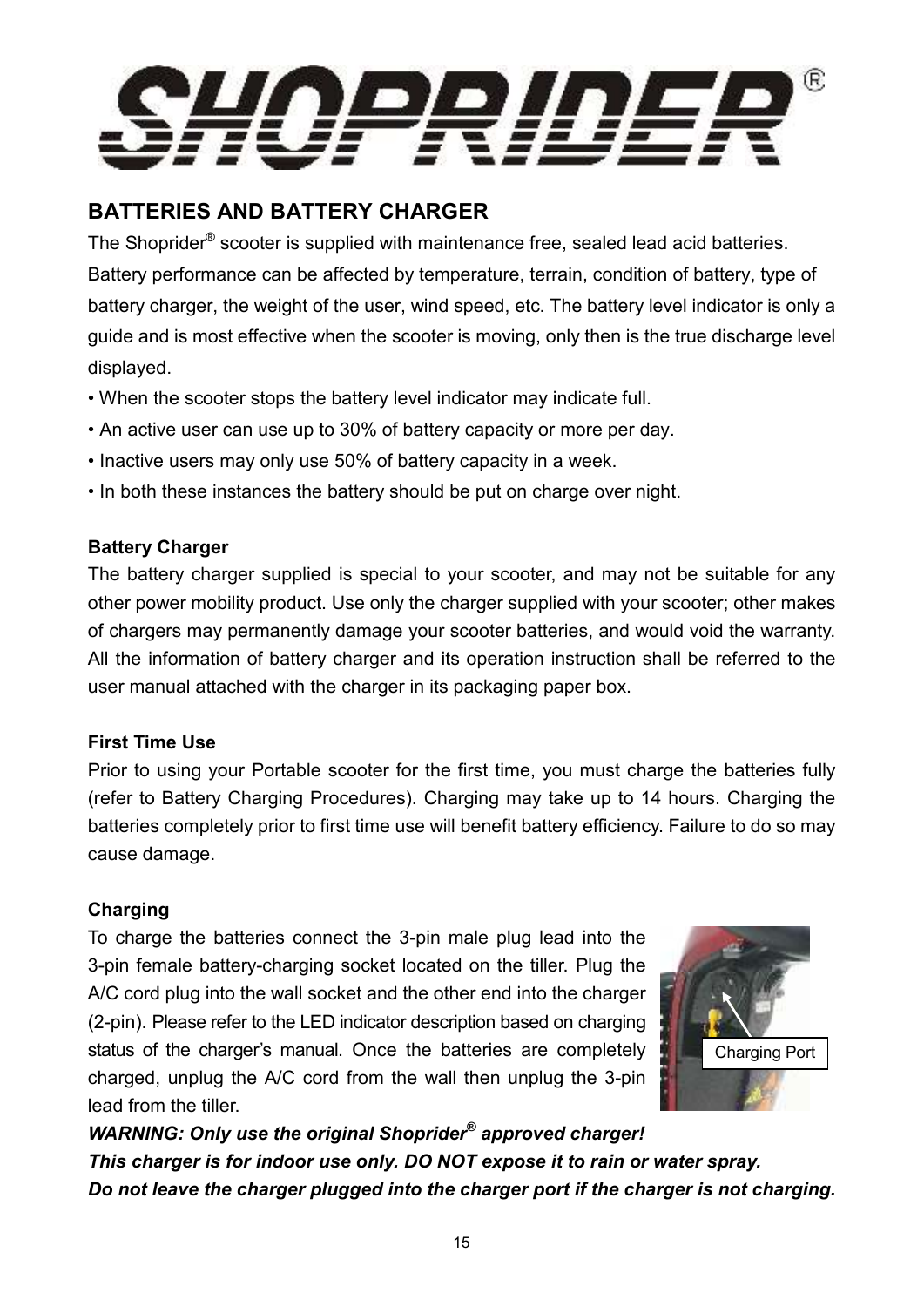

#### **MAINTENANCE**

#### **Servicing**

Ensure the scooter is serviced every 12 months to ensure it remains in safe working order failure to do so may cause catastrophic failure with possible injury and damage to surrounding property. Regular servicing will ensure trouble free operation.

#### **Please Note**

Heavy users of the scooter may require more frequent servicing

Consult with your authorised Shoprider dealer to have the servicing requirements completed every year.

#### **Lubrication**

At six-month intervals you should lubricate the following parts with a light oil or similar lubricant:

- Seat pivot post.
- Seat release lever pinion.
- Wheel bearings.
- Axle of scooter.

## *CAUTION – DO NOT USE WD40 TO LUBRICATE PARTS!! DO NOT LUBRICATE TRANSAXLE/GEAR BOX!! In the event of any difficulties please consult your dealer.*

#### **Cleaning**

Your scooter should be cleaned as required however as with all electrical equipment you must ensure that extreme care is used to not water damage any sensitive parts. Read the following warnings

- **Only** use a soft damp cloth.
- **Never** use a hose to wash your scooter.
- **Do Not** use abrasive cleaning products Mild detergents only should be used. .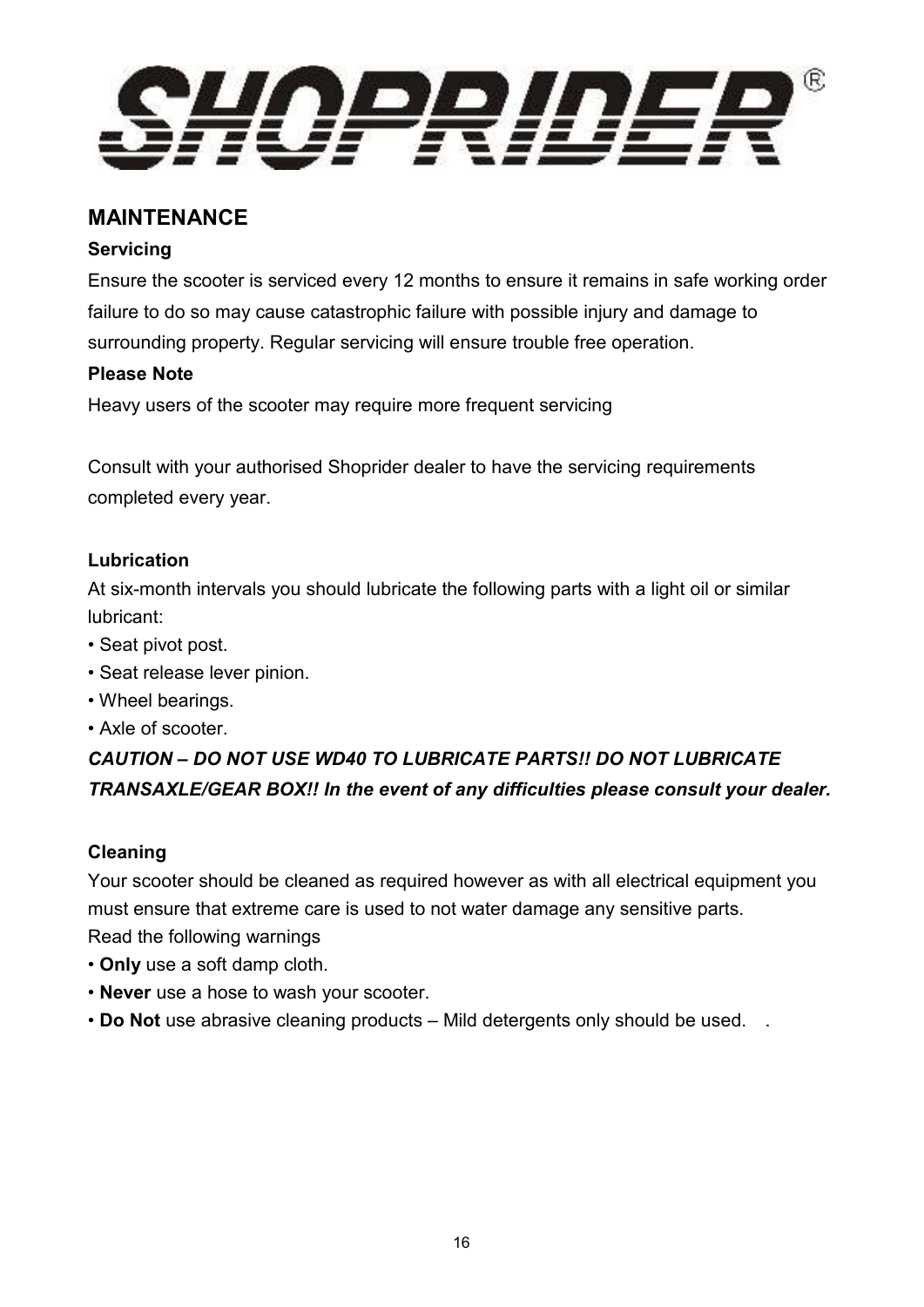

#### **Wheels and Tires**

The wheels of your scooter have split rims. This allows any punctures to be repaired easily. To change the wheels remove the 5 x hex head 6mm and slide the wheel off its axle hub. When changing a tire you must deflate the tire first. Remove the five bolts to split the rim to separate the rim. Ensure that when refitting the wheel complete in the reverse order making sure you do not miss any bolts. Tire pressure is recommended to be kept at 30 psi on the rear tires and 25 psi on the front. Note when refitting the tube a small amount of air in the tube will prevent the tube from pinching when reassembling the split rim.

**Caution: On the tire it states maximum tire pressure is 50psi. This is a maximum tire pressure and the tires should never be inflated to this pressure.** 

**Attention: Tires should be maintained at the correct pressure noted above to ensure even wear and ride comfort.**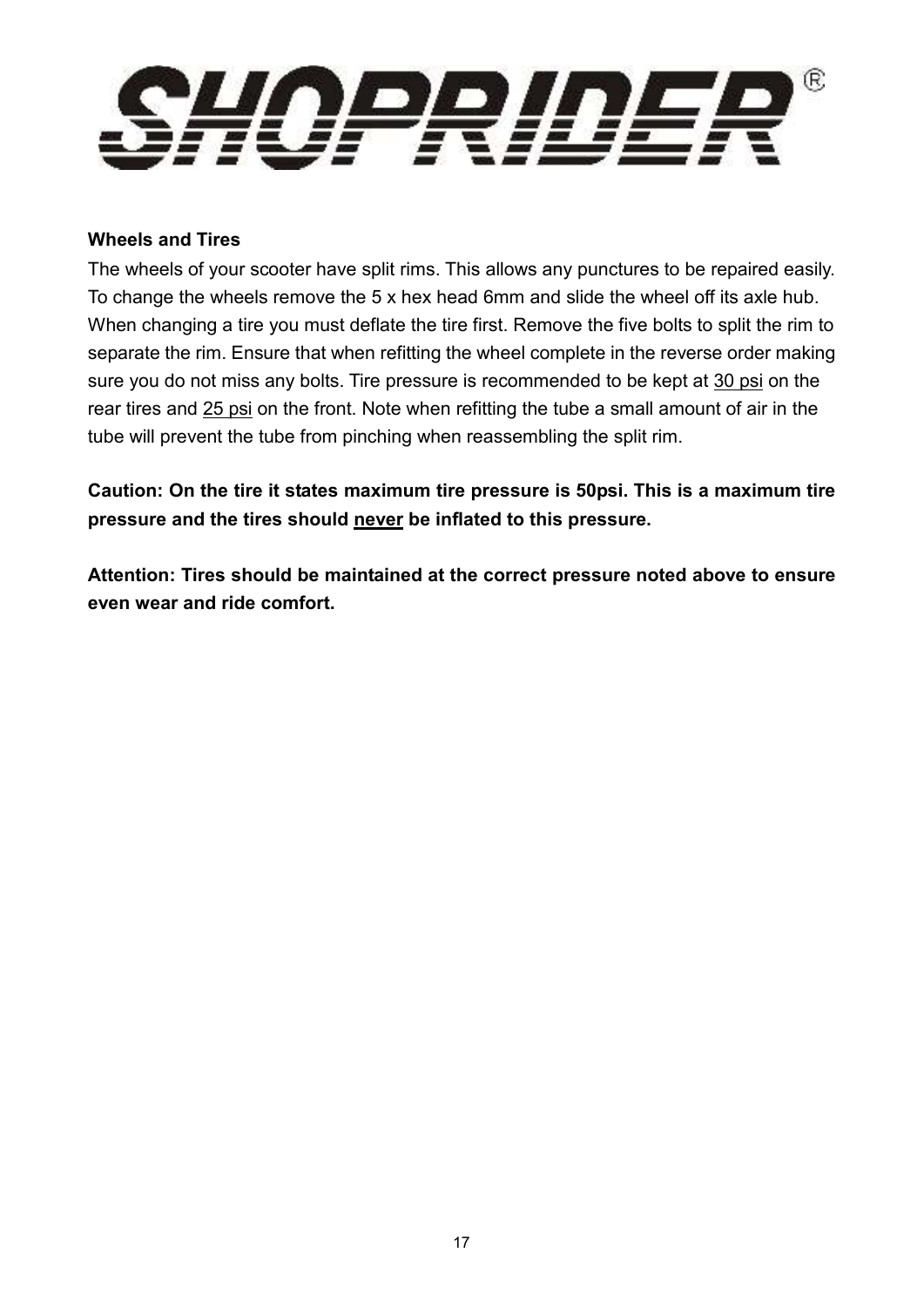

## **TROUBLE SHOOTING GUIDE**

#### **Circuit Breaker**

Your scooter is fitted with the latest in electronic controls that are programmed to protect the electrical system from abnormal overloads. Fitted for extra protection is a circuit breaker, should there be a situation that your scooter stops for no apparent reason please check that the circuit breaker has not popped out. The circuit breaker can be found near the footrest.



#### **Check List**

If your scooter fails to operate, please check the following:

- Unit is switched on.
- All plugs and connectors are firmly fixed.
- Battery level shows full charge.
- Drive/Freewheel device is in the drive position.

If the free wheel device has been operated with the scooter left switched on, then the scooter will not operate until the ignition key has been switched off and then on again. Please consult your dealer if your scooter does not run after checking these points.

**Please consult your selling Shoprider provider if your scooter does not run after checking these points.**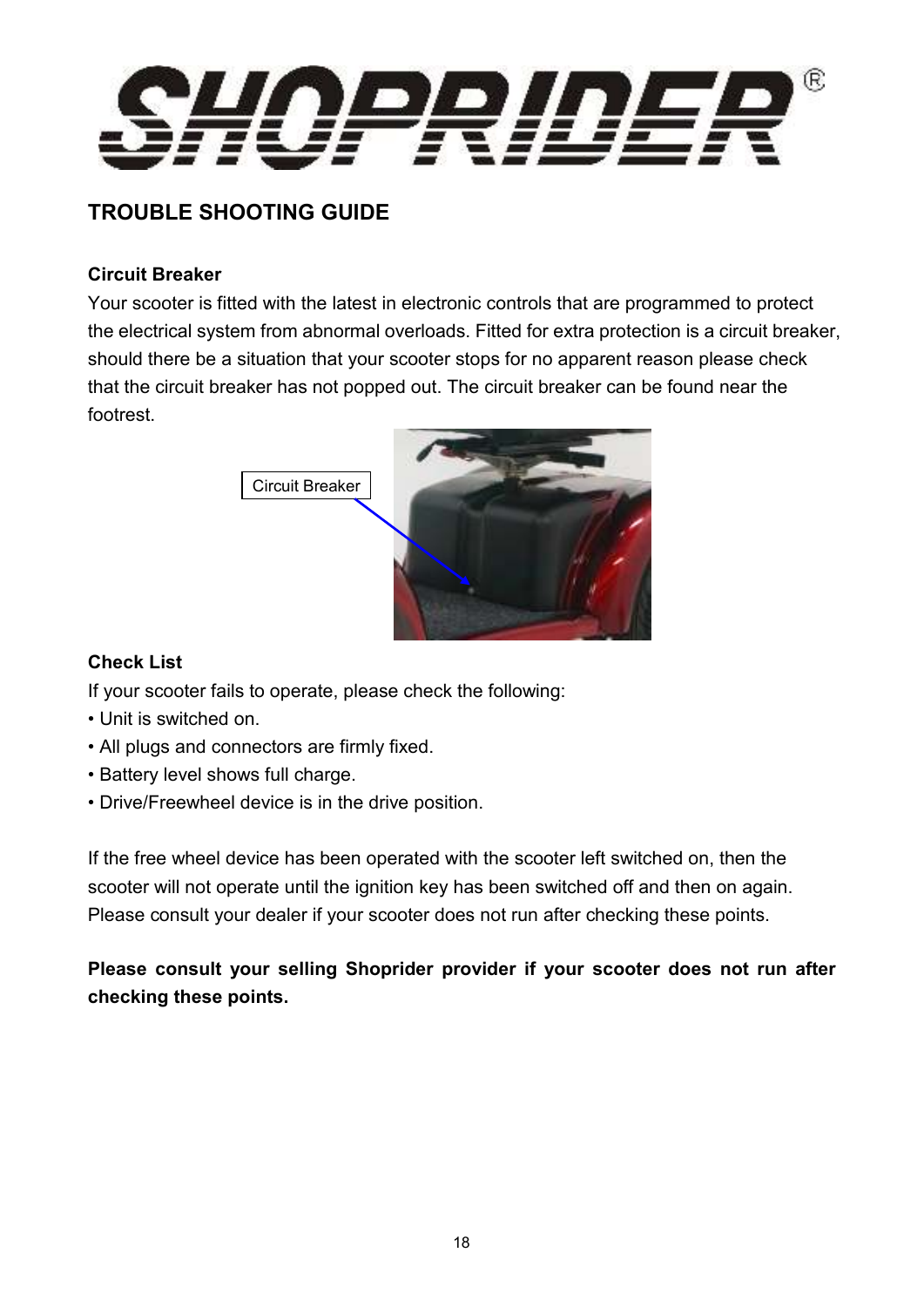

## **Warranty Terms & Conditions**

The Warranty Terms and Conditions noted below provide your *Shoprider®* scooter with excellent coverage against possible defective parts or possible faulty workmanship. If at anytime you have a warranty issue **YOU MUST** contact the **selling** *Shoprider®* **dealer** as they are required to undertake the diagnosis and labour content of the warranty. **Shoprider<sup>®</sup> will as noted below supply spare parts as required as part of this agreement.** 

#### **Structural Frame – 3 Years**

Shoprider Australia warrants that the frame will be free from defects under normal use, for a period of three (3) years from the date of purchase by the original customer. Shoprider Australia will repair or replace, at our option free of charge any part found on examination by Shoprider Australia to be defective in material and or workmanship within the warranty period.

All parts claimed under warrant must be returned to Shoprider Australia in their present condition. Only an authorised "Warranty Dealer" of Shoprider Australia can undertake warranty work.

Always contact the **selling** *Shoprider®* **dealer** to arrange all work and assess if warranty applies.

### **Drive Train Assembly – 18 months**

Shoprider Australia warrants that the drive train Assembly will be free from defects under normal use, for a period of eighteen (18) months from the date of purchase by the original customer.

Shoprider Australia will repair or replace, at our option free of charge any part found on examination by Shoprider Australia to be defective in material and or workmanship within the warranty period.

All parts claimed under warrant must be returned to Shoprider Australia in their present condition. Only an authorised "Warranty Dealer" of Shoprider Australia can undertake warranty work.

Always contact the **selling** *Shoprider®* **dealer** to arrange all work and assess if warranty applies.

#### **Drive Train Components include**

Transaxle, Motor and Magnetic Brake only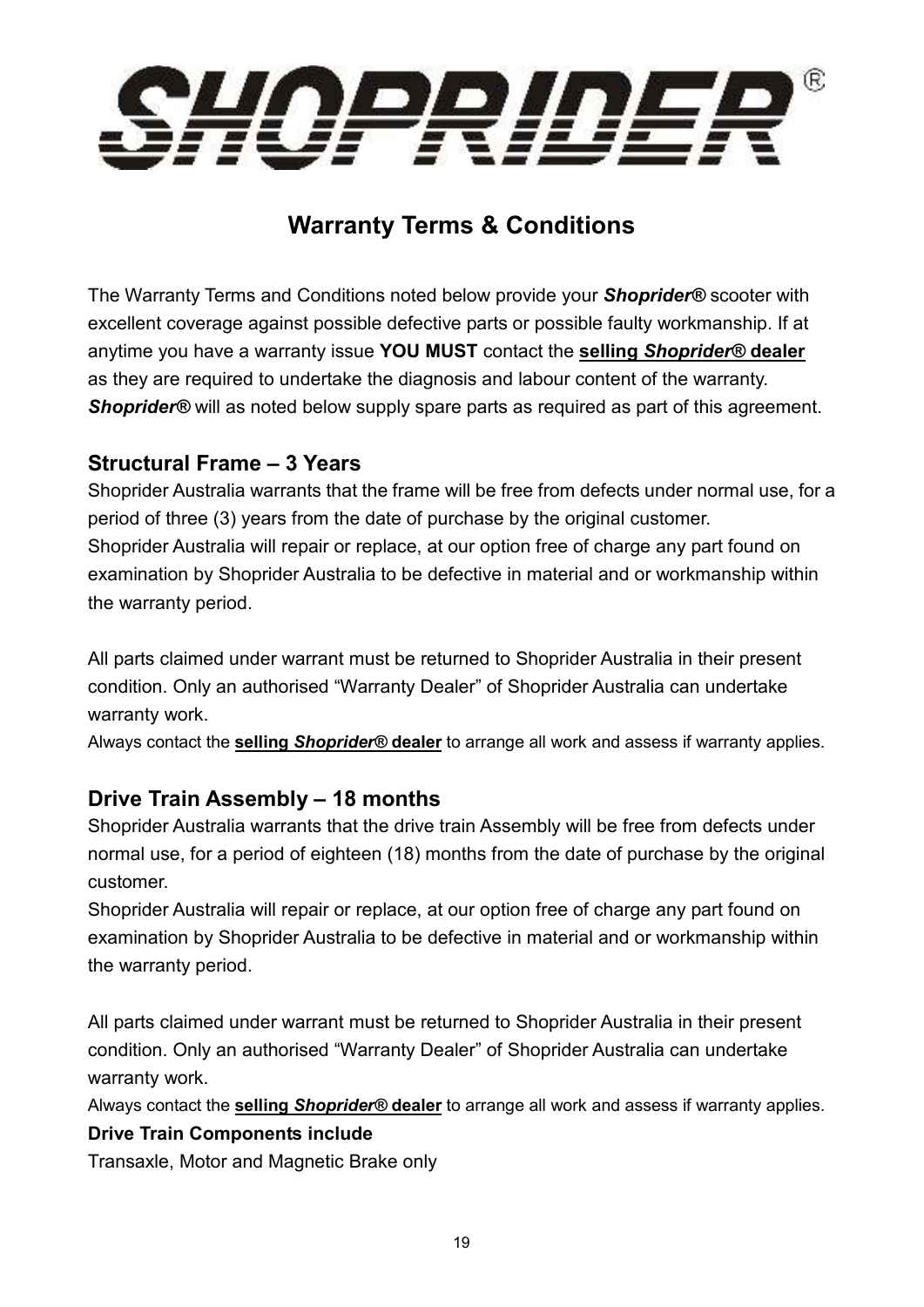

## **Warranty Terms & Conditions continued**

#### **Other Parts – 12 months**

Shoprider Australia warrants that the other parts will be free from defects under normal use, for a period of twelve (12) months from the date of purchase by the original customer.

All parts claimed under warrant must be returned to Shoprider Australia in their present condition. Only an authorised "Warranty Dealer" of Shoprider Australia can undertake warranty work.

Always contact the **selling** *Shoprider®* **dealer** to arrange all work and assess if warranty applies. **Exclusions** 

- 1. All transportation cost associated with the submission and return of the repair or replacement under warranty (as determined by Shoprider Australia) are the responsibility of the original customer.
- 2. Normal wear items are not covered under warranty. These items include such items as brushes, tires, tubes, brake pads, upholstery, seating and armrests.
- 3. Damage caused by
	- Excessive, abusive, misuse, negligence, accident or water
	- Improper maintenance, maintenance carried out by a non approved "Warranty Dealer"
	- Improper operation & storage
	- Any **commercial** use what so ever
- 4. Where an authorised dealer has not lodged all required documentation at the appropriate time, the warranty is Void
- 5. All warranties provided do not extend to purchasers of used or secondhand equipment **(Warranty's are not transferable)**

#### **Please Note**

Our goods come with guarantees that cannot be excluded under the Australian Consumer Law. You are entitled to a replacement part for a major failure and for compensation for any other reasonable foreseeable loss or damage. You are entitled to have the goods repaired or replaced if the goods fail to be of acceptable quality and failure does not amount to a major failure

**NOTE:** In the event of a warranty issue, Always contact your **selling** *Shoprider®* **dealer** who will arrange any work and return any faulty parts. Parts will be assessed and replaced within 3-5 working days.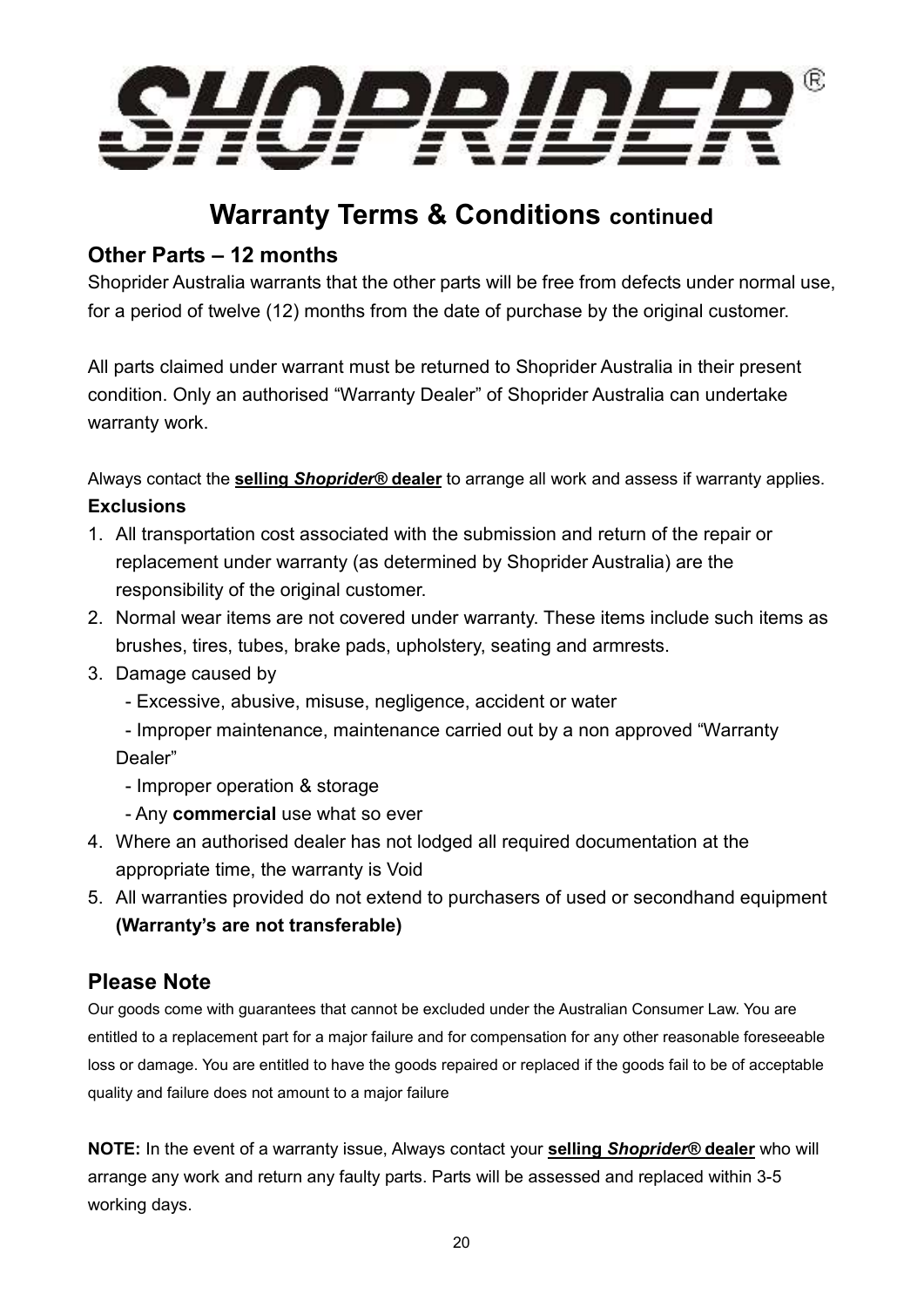

## **The procedure about front bumper and front light cover**

1. Front bumper bracket face down and push it to bottom.







2. Tighten the bolt and then tighten the nut. <sup>3.</sup> Assemble the upper front cover.







4. LED headlight need to put into front light cover.  $\vert$  5. Tighten left and right stud.





6. Tighten the bolt for front light cover and bumper.



7. Connect the terminal of indicator, then use ties to fasten.



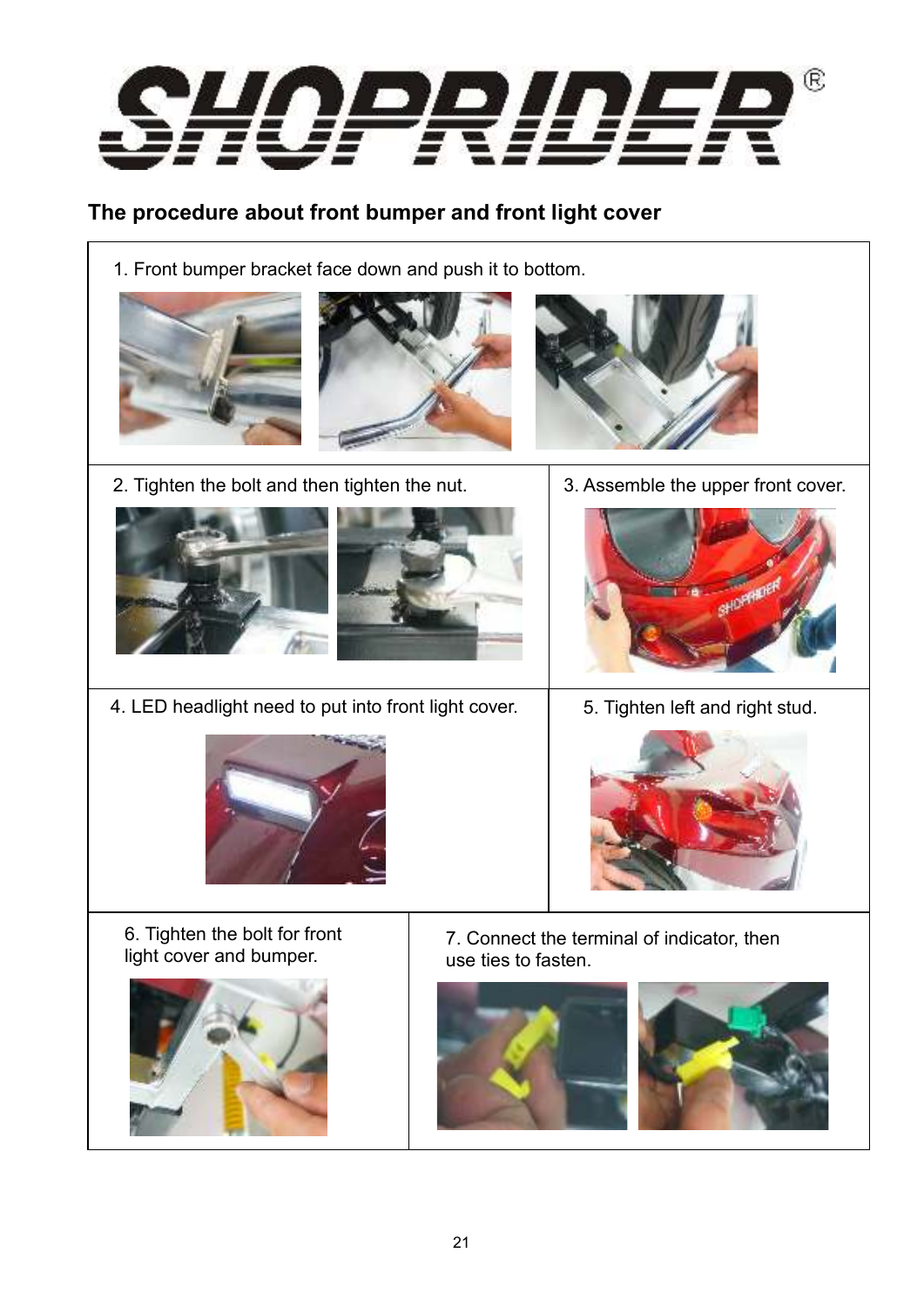

## **TECHNICAL SPECIFICATIONS**

| <b>Model Name</b>                                   | 889AE ROCKY 8 |                                    |
|-----------------------------------------------------|---------------|------------------------------------|
| Overall Dimensions: $L^1$ x W x H                   | mm(in)        | 1590(62.5) x 730(29) x<br>1285(51) |
| <b>Front Pneumatic Tire Diameter</b>                | pcs x in      | $2 \times 13.0$                    |
| <b>Rear Pneumatic Tire Diameter</b>                 | pcs x in      | $2 \times 13.0$                    |
| <b>Suggested User Weight</b><br>(on the Level Road) | Kg            | 225                                |
| Total Weight (w/ Batteries, Basket,<br>Seat)        | Kg            | 147                                |
| <b>Battery Capacity</b>                             | V Ah x Pcs    | 12V 75Ah x 2                       |
| Charger                                             | V_Amp         | AC 220/110 V / DC 24V 8A           |
| Rated Power of 4-pole Motor<br>(Reference Only)     | W(Hp)         | Max. 1500(2.0)                     |
| Max. Speed <sup>2</sup>                             | Kph(mph)      | 10(6.3)                            |
| Safe Climbing Angle                                 | Degree $(\%)$ | Fig. 9                             |
| Range <sup>3</sup> per charge<br>(Battery Capacity) | Km(mile)      | $50 - 54(31 - 34)$                 |
| <b>Turning Radius</b>                               | mm(in)        | 1860(73)                           |

#### **\*\*\*ALL SPECIFICATIONS ARE SUBJECT TO CHANGE WITHOUT PRIOR NOTICE\*\*\***

- 1. To include the anti-tip wheels (excluding Front Basket)
- 2. Driver weight may exceed weight of the unit; although the speed must be reduced when turning.
- 3. The actual driving range varies with the factors shown below:
	- a) the weight of occupant
	- c) battery conditions
	- d) type of charger
	- e) ambient temperature
	- f) the way of driving
	- g) terrain
	- h) the wind speed
	- i) etc.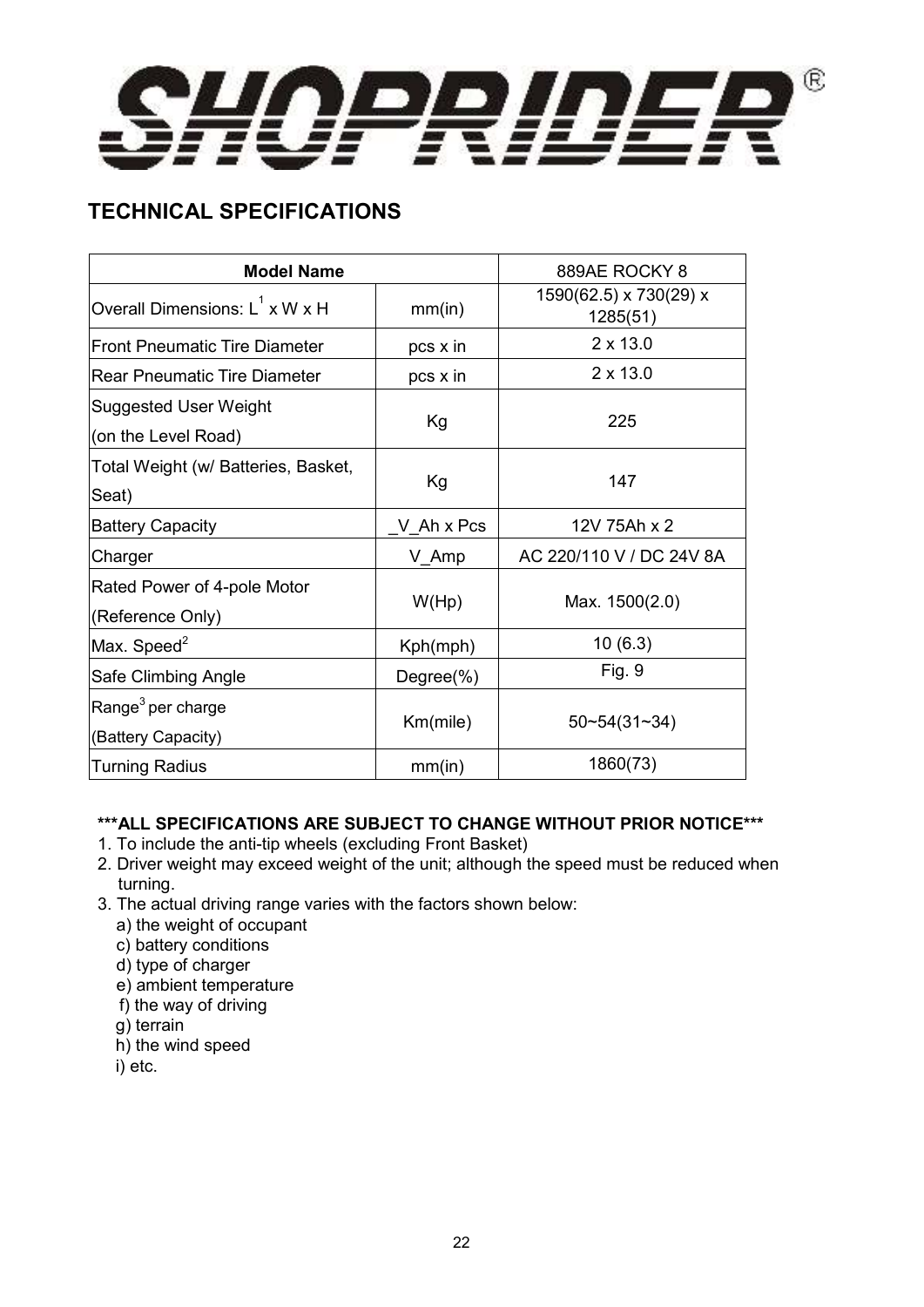

#### **Disclaimer**

Congratulations on your purchase of the Shoprider® Scooter.

This Scooter is not intended to be used by individuals with physical limitations that could prevent the user from operating the Scooter safely. Shoprider<sup>®</sup> disclaims all responsibility for any personal injury or property damage, which may occur as a result of improper or unsafe use of its products.

The preceding guidance is intended to assist you in the safe operation of this Scooter. If you should have any questions about the correct operation of the Scooter, please contact your authorised Shoprider® provider.

Please complete the information below for future reference

| <b>Shoprider Selling Dealer -</b> |  |
|-----------------------------------|--|
| Scooter Model Number -            |  |
| Scooter Serial Number -           |  |
| Date of Purchase<br>-             |  |
|                                   |  |

**ATTENTION:** This owner's manual is printed based on the latest specifications and product information available at the time of publication. SHOPRIDER® reserves the right to make changes as they become necessary. Any changes to the SHOPRIDER® range may cause slight variations between the illustrations and explanations in this manual and the scooter model that was purchased. Where possible a newer version of this manual may be available on our website www.shoprider.com.au

FOR-DE Group Pty Ltd 1 Business Way Malaga Western Australia 6090 www.shoprider.com.au